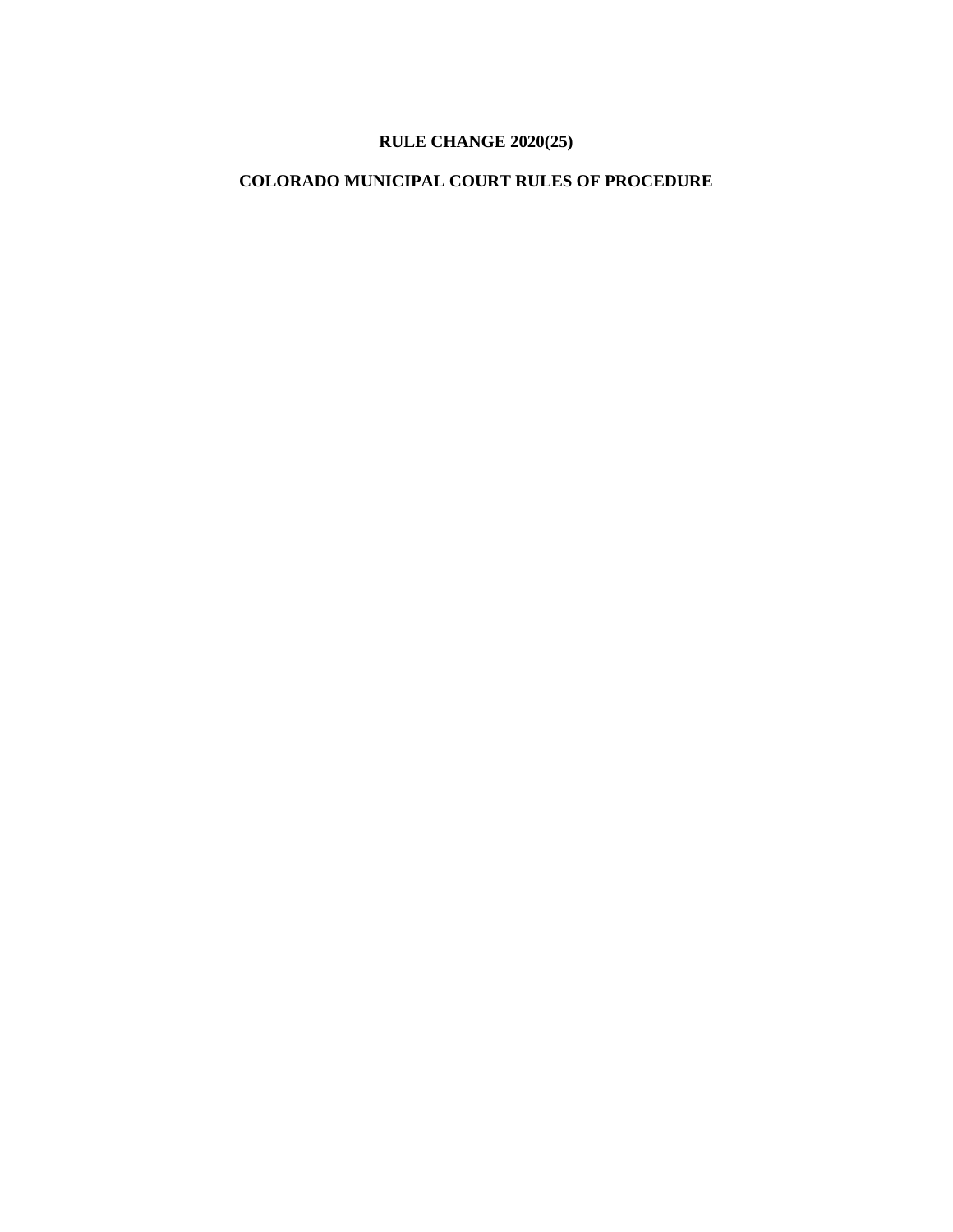## **Rule 224. Trial Jurors**

### **(a) [NO CHANGE]**

### **(b) Challenge to the Array.**

(1) No array or panel of any trial jury shall be quashed, nor shall any verdict in any case be set aside or averted, by reason of the fact that the court or jury commissioner has returned such jury or any of them in any informal or irregular manner, if in the opinion of the court the irregularity is unimportant and insufficient to vitiate the return of such jury. All issues of fact arising on any challenge to the array shall be tried by the court.

(2) At any time before trial, upon motion by a party or on its own motion, the court may declare a mistrial in a case on the ground that a fair jury pool cannot be safely assembled in that particular case due to a public health crisis or limitations brought about by such crisis. A declaration of a mistrial under this paragraph must be supported by specific findings.

**(c) – (h) [NO CHANGE]**

## **Rule 224. Trial Jurors**

### **(a) [NO CHANGE]**

### **(b) Challenge to the Array.**

(1) No array or panel of any trial jury shall be quashed, nor shall any verdict in any case be set aside or averted, by reason of the fact that the court or jury commissioner has returned such jury or any of them in any informal or irregular manner, if in the opinion of the court the irregularity is unimportant and insufficient to vitiate the return of such jury. All issues of fact arising on any challenge to the array shall be tried by the court.

(2) At any time before trial, upon motion by a party or on its own motion, the court may declare a mistrial in a case on the ground that a fair jury pool cannot be safely assembled in that particular case due to a public health crisis or limitations brought about by such crisis. A declaration of a mistrial under this paragraph must be supported by specific findings.

### **(c) – (h) [NO CHANGE]**